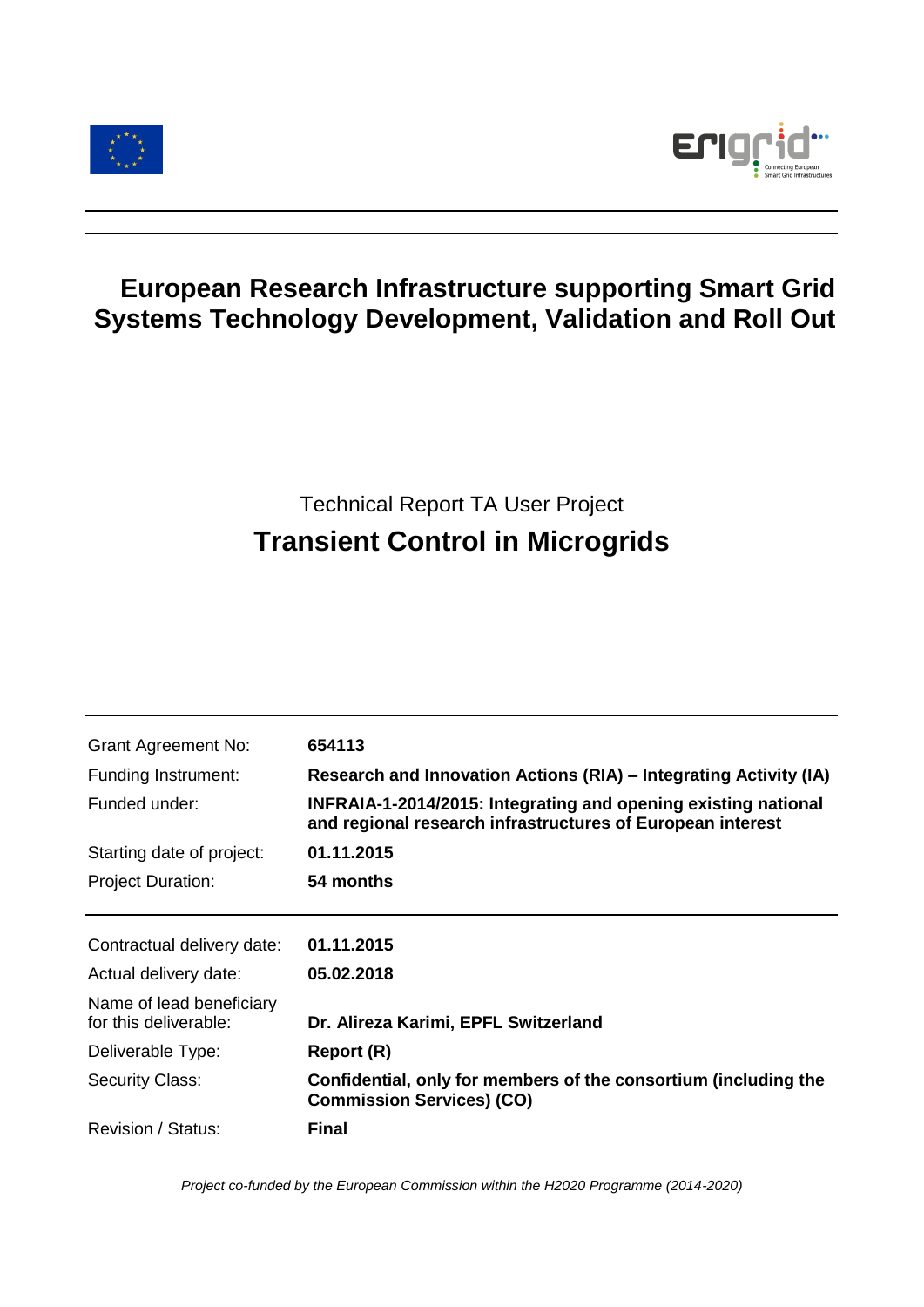## **Document Information**

| Document Version:           | 2                                                                   |
|-----------------------------|---------------------------------------------------------------------|
| Revision / Status:          | Final                                                               |
| <b>All Authors/Partners</b> | Christoph Kammer, Alireza Karimi, Merkebu Zenebe Degefa             |
| <b>Distribution List</b>    | [List all partners to which this deliverable should be distributed] |

## **Document History**

| <b>Revision</b> | <b>Content / Changes</b>    | <b>Resp. Partner</b> | <b>Date</b> |
|-----------------|-----------------------------|----------------------|-------------|
|                 | <b>First Draft</b>          | Christoph Kammer     | 06.02.18    |
| 2               | Minor comments for revision | Merkebu Z. Degefa    | 07.02.18    |
| 3               | Final report                | Christoph Kammer     | 02.05.18    |

#### **Document Approval**

| <b>Final Approval</b> | <b>Name</b> | <b>Resp. Partner</b> | <b>Date</b> |
|-----------------------|-------------|----------------------|-------------|
|                       |             |                      |             |
|                       |             |                      |             |
|                       |             |                      |             |

#### **Disclaimer**

This document contains material, which is copyrighted by the authors and may not be reproduced or copied without permission.

The commercial use of any information in this document may require a licence from the proprietor of that information.

Neither the Trans-national Access User Group as a whole, nor any single person warrant that the information contained in this document is capable of use, nor that the use of such information is free from risk. Neither the Trans-national Access User Group as a whole, nor any single person accepts any liability for loss or damage suffered by any person using the information.

This document does not represent the opinion of the European Community, and the European Community is not responsible for any use that might be made of its content.

## **Copyright Notice**

© by the Trans-national Access User Group, 2018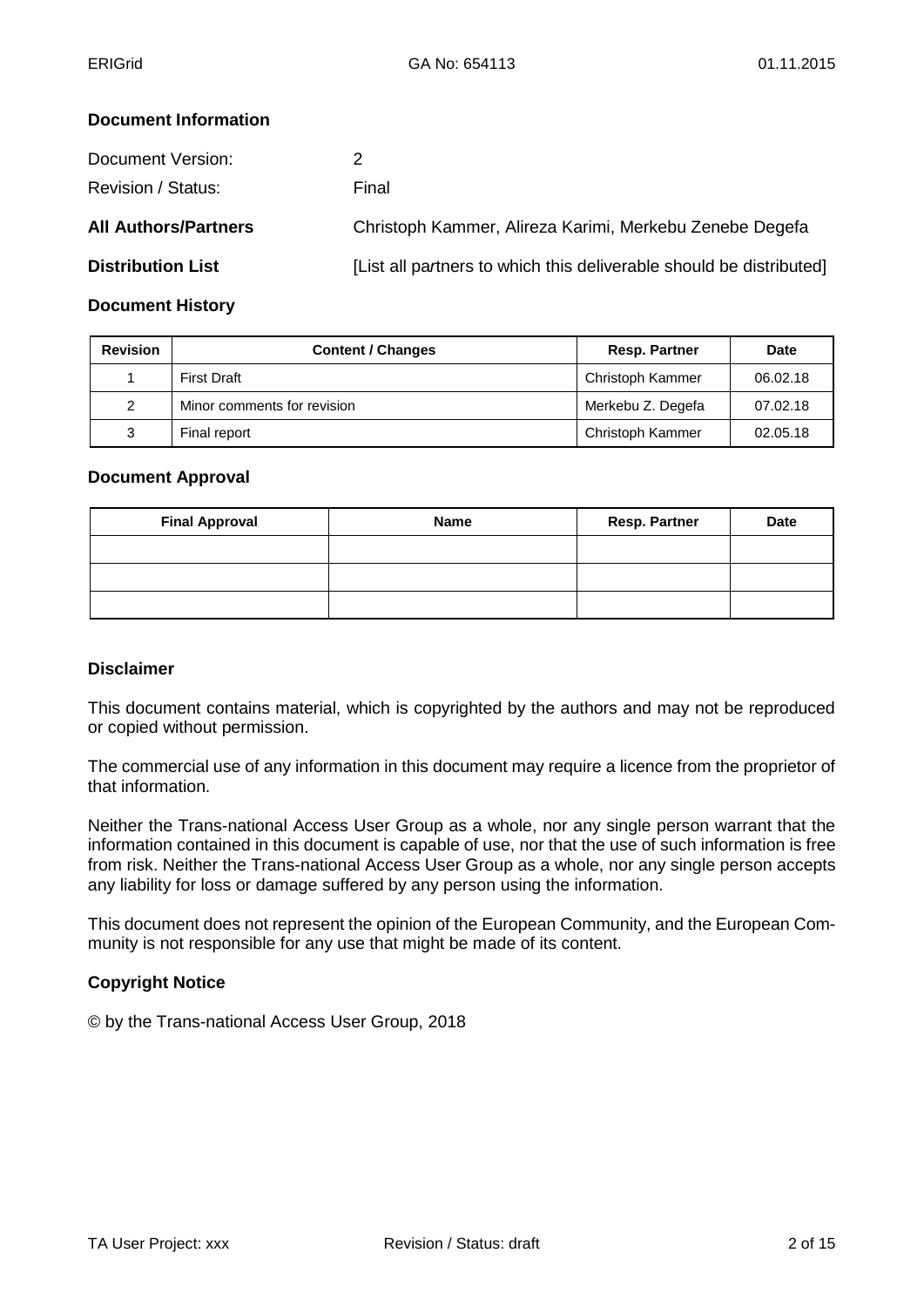### **Table of contents**

| $\mathbf{1}$   |                          |  |  |
|----------------|--------------------------|--|--|
|                | 1.1                      |  |  |
| $2^{\circ}$    |                          |  |  |
| 3              |                          |  |  |
|                | 3.1<br>3.2<br>3.3<br>3.4 |  |  |
| $\overline{4}$ |                          |  |  |
| 5              |                          |  |  |
| 6              |                          |  |  |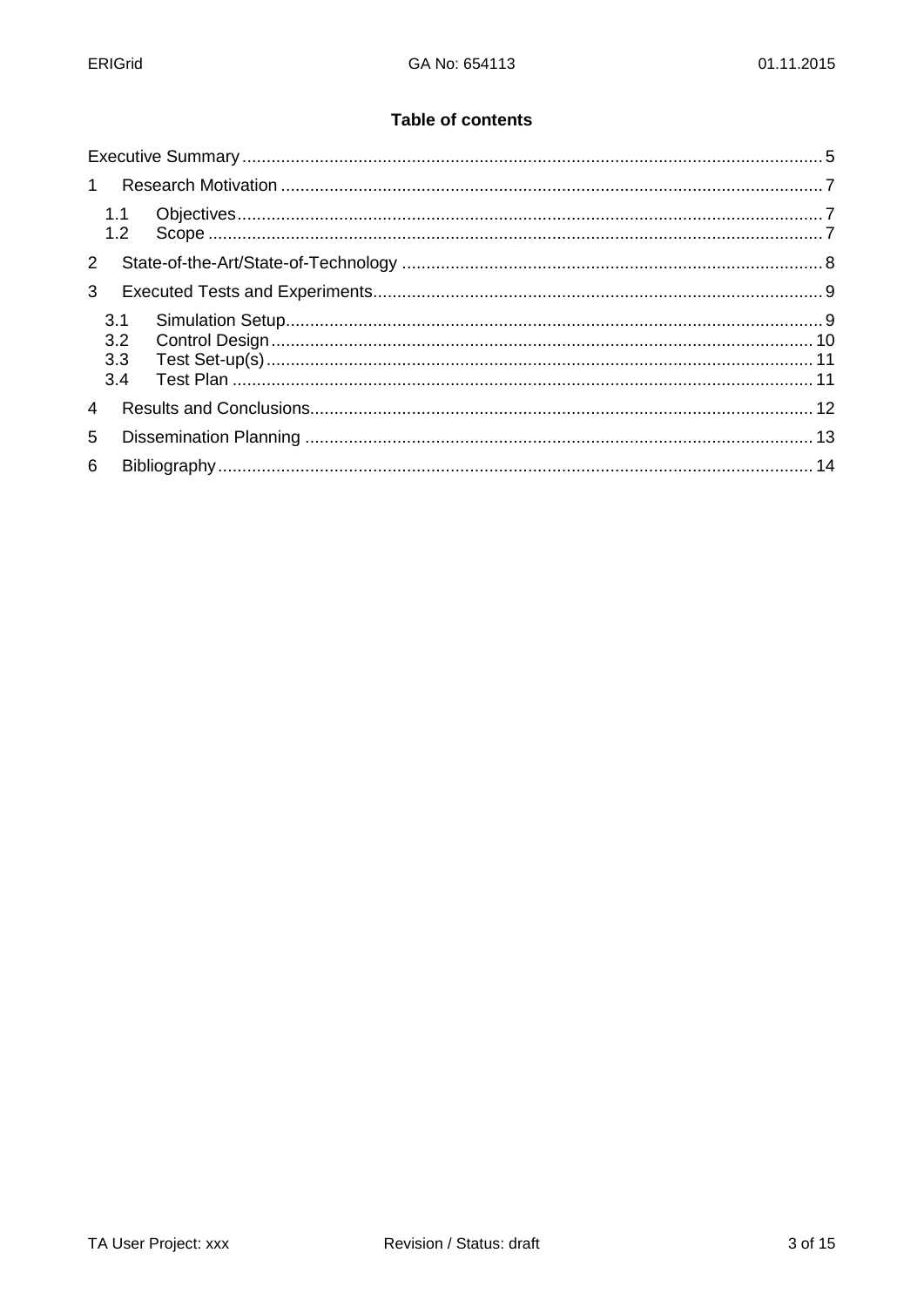## **Abbreviations**

- *DER* Distributed Energy Resource
- **TA** Trans-national Access
- PID Proportional-Integral-Derivative Controller
- *VSI* Voltage Source Inverter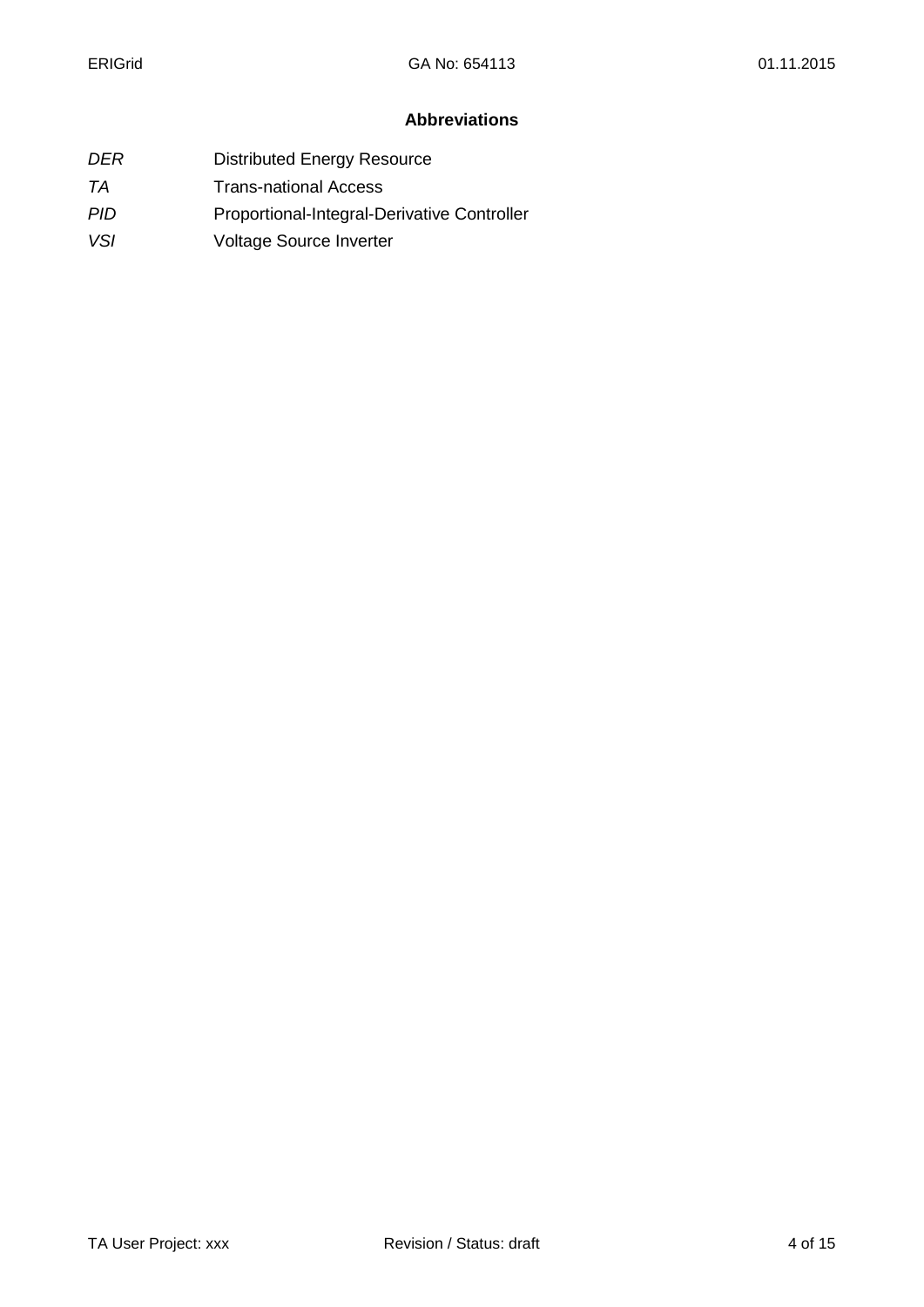## **Executive Summary**

The focus of the proposed research lies on transient control in weak low- and medium-voltage grids with a large amount of distributed generation. A novel optimization-based control design method is presented that makes it possible to tune the controllers of any number of VSIs in a single step, and guarantees closed-loop stability and performance. A main difference compared to existing methods is that only the frequency response of the plant is required for the design. This makes it possible to use very detailed and high-order models without increasing the complexity of the design process. Common performance specifications such as rise-time, maximum overshoot or decoupling are formulated as constraints on sensitivity functions, which allows for an intuitive but powerful problem formulation. The method also makes it possible to guarantee robustness towards plant modeling uncertainties and parameter changes using a multimodel approach.

To validate the performance of the developed approach, a realistic case study of a low-voltage distribution grid with multiple photovoltaic (PV) units is considered. The method is used to tune current controllers for the VSIs of the PV units, and the results are validated in numerical simulation as well as in an experimental fashion using a three-phase power-hardware-in-the-loop (PHIL) setup at NTNU Trondheim.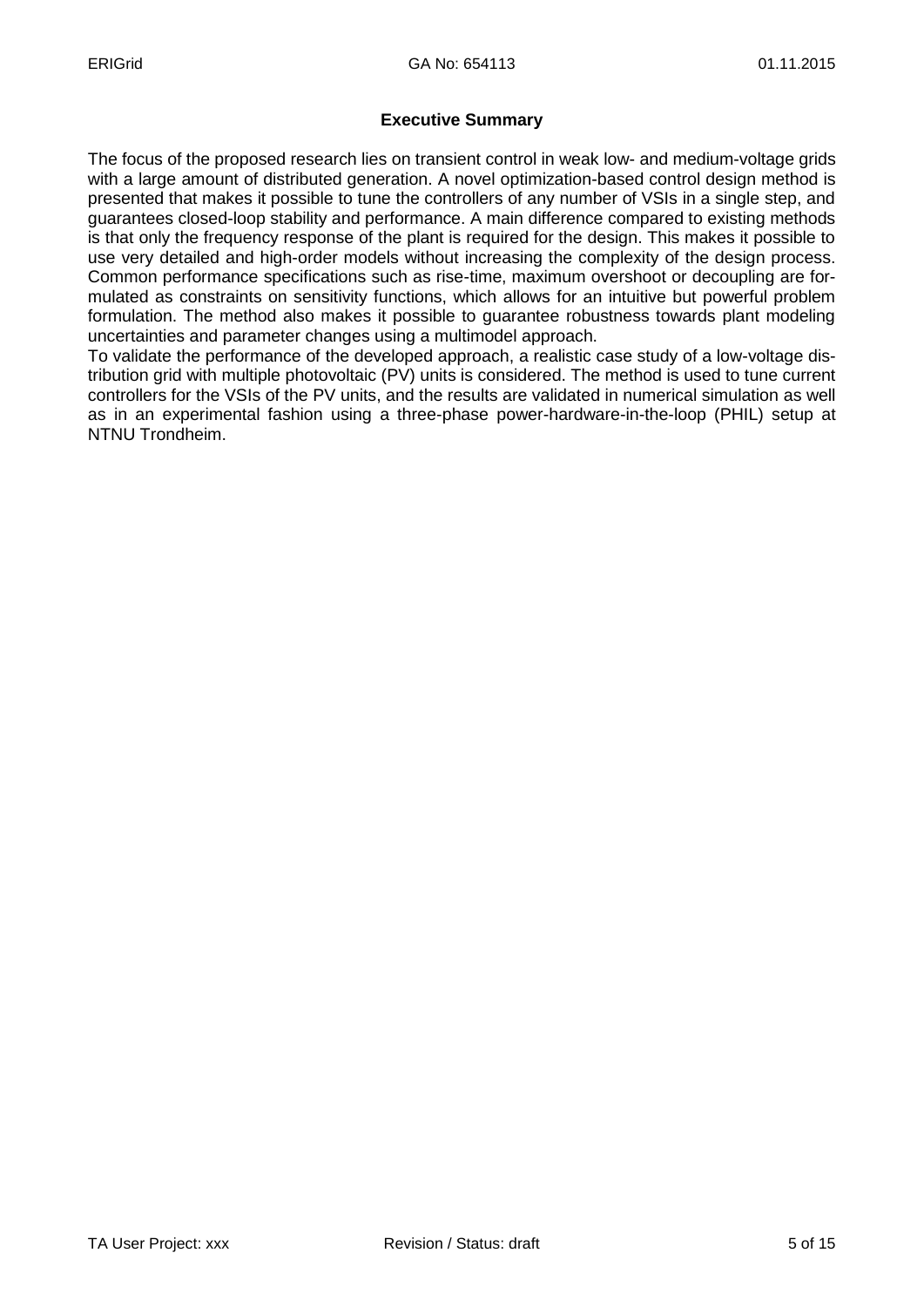General Information of the User Project

| <b>USER PROJECT</b>      |                                        |
|--------------------------|----------------------------------------|
| Acronym                  | <b>TCMG</b>                            |
| <b>Title</b>             | <b>Transient Control in Microgrids</b> |
| <b>ERIGrid Reference</b> | 02.008-2017                            |
| TA Call No.              | າ                                      |

| <b>HOST RESEARCH INFRASTRUCTURE</b> |                                    |                          |     |
|-------------------------------------|------------------------------------|--------------------------|-----|
| <b>Name</b>                         | <b>SINTEF Energi AS, Trondheim</b> |                          |     |
| <b>Country</b>                      | <b>Norway</b>                      |                          |     |
| <b>Start date</b>                   | 21.09.2017                         | $No$ of Access days   14 |     |
| <b>End date</b>                     | 23.10.2017                         | $No$ of Stay days        | -33 |

| <b>USER GROUP</b>            |                         |
|------------------------------|-------------------------|
| Name (Leader)                | Alireza Karimi          |
| <b>Organization (Leader)</b> | <b>EPFL</b>             |
| <b>Country (Leader)</b>      | <b>Switzerland</b>      |
| Name                         | <b>Christoph Kammer</b> |
| Organization                 | <b>EPFL</b>             |
| Country                      | <b>Switzerland</b>      |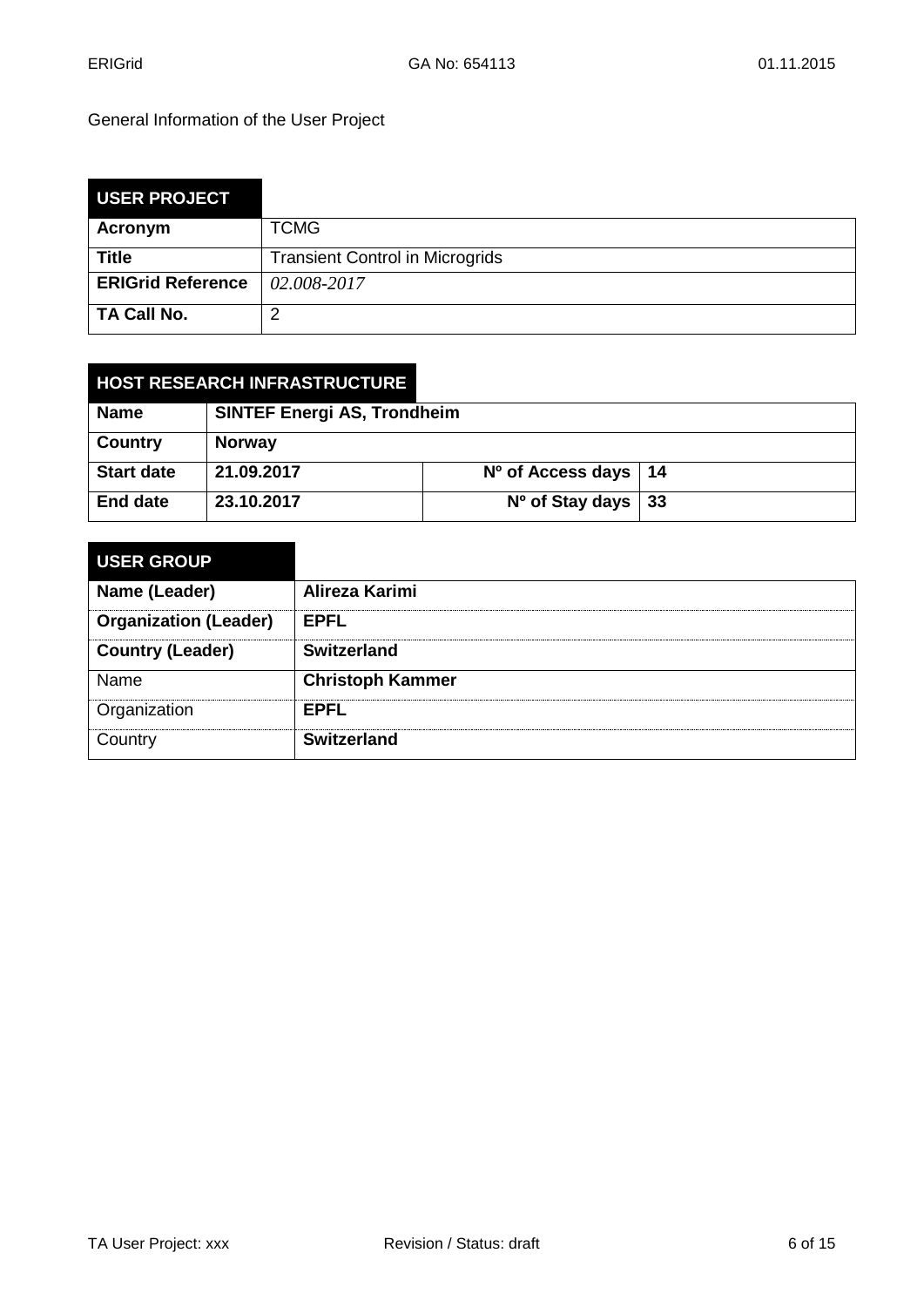## **1 Research Motivation**

In recent years, the increase in distributed generation, distributed storage and drive loads has significantly increased the proportion of power electronic devices in distribution grids. These devices are commonly connected to the grid through voltage source inverters (VSIs) with passive output filters. A desirable filter structure is the LCL filter, which exhibits many advantageous features. However, LCL filters also introduce new resonance frequencies to the system, which must be dampened. Furthermore, connecting multiple VSIs with LCL filters to the same grid introduces new coupling resonances in a range from hundreds of Hz to a few kHz that may result in harmonic instability if not taken into account during the current controller design.

Many active damping methods for single VSIs have been proposed in the literature. A common approach is to introduce active filter elements to the feedback loop, and tune the parameters based on the model of a single-inverter infinite bus system. However, using a single-inverter model neglects all coupling dynamics in the grid, and there is no guarantee for stability or performance in a system with multiple VSIs.

Furthermore, controller parameters are generally tuned using iterative approaches, where stability is evaluated a posteriori based on high-order small-signal models. A drawback of this approach is that for systems with large numbers of generation units the plant order and the number of design parameters becomes very high, which makes it difficult to tune all variables in an efficient manner. Furthermore, reaching explicit performance specifications is challenging when using manual tuning methods.

## **1.1 Objectives**

The goal of this research project is to validate a new control design method that can be used to design VSI controllers that guarantee stability and robust performance. The method is based on convex optimization and makes it possible to tune the controllers of any number of VSIs in a single step. It is also possible to guarantee robustness towards plant modeling uncertainties and parameter changes. An important difference compared to existing methods is that only the frequency response of the plant is required for the design. This makes it possible to use very detailed and high-order models without increasing the complexity of the design process.

Preliminary results from numerical simulation are promising, but a lot of nonlinear dynamics have to be neglected in simulation.

Therefore, the objective of this project is to validate the obtained simulation results using a PHIL setup with multiple real VSIs. Such a setup is almost equivalent to the situation encountered in a real grid, and proves the applicability of the proposed method in an industrial setting.

The experimental results can also be used to indirectly prove the validity of the transfer function model used for the control design, which is a secondary objective of the test.

## **1.2 Scope**

The scope of this project focuses on the device-level control of VSIs. The timescale of the controller is on the microseconds to milliseconds range, and generally there is no communication between different VSIs (although the proposed method could also be used to design distributed controllers).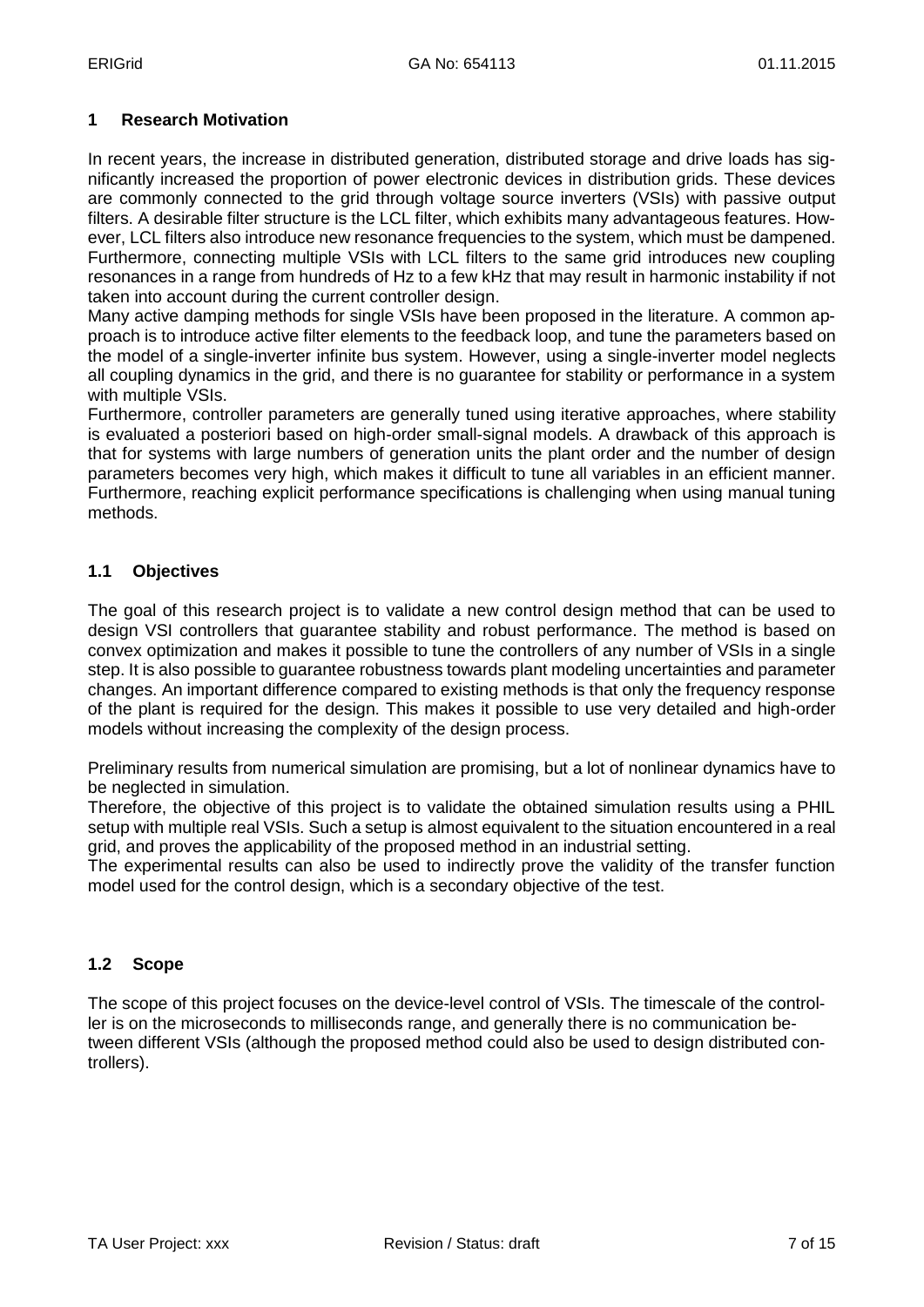### **2 State-of-the-Art/State-of-Technology**

Many active damping methods for single VSIs have been proposed in the literature. A common approach is to introduce active filter elements to the feedback loop, and tune the parameters based on the model of a single-inverter infinite bus system. A comprehensive review of the state-of-the-art methods is given in [1]. However, using a single-inverter model neglects all coupling dynamics in the grid, and there is no guarantee for stability or performance in a system with multiple VSIs.

In [2] [3] [4] a state-space model of the complete system is constructed, and the resonance modes are classified based on modal participation factors. A drawback of this approach is that accurate representations with multiple generation units lead to very high-order models which become difficult to analyze. Another avenue is to use impedance-based transfer function models and frequencydomain analysis methods [5] [6] [7]. These approaches break the system into interconnected component models that are easier to handle than a complete model. Various approaches for tuning the current controllers of any number of parallel PV inverters are presented in [8] [9], however the stability analysis assumes that all inverters are identical. In [10] a multivariable transfer function model for grids with multiple VSIs is developed, and it is shown that the model can be used for stability analysis through Nyquist diagrams. The modeling approach is further used in [11] [12] to derive various design rules for proportional controllers based on root locus curves.

Attempts have been made to apply classical robust control design methods to the problem [13] [14] [15] [16]. This allows to guarantee robust stability and performance, and makes it possible to design higher-order controllers that would be very challenging to tune manually. Furthermore, in [17] [18] a method is proposed to design controllers that are robust towards parametric uncertainties in the plant model. A major drawback is that these methods require a state-space model of the system, but don't scale well with the number of states. This means that even moderately sized problems become very hard to solve efficiently. This limits the applicability of the methods in practice.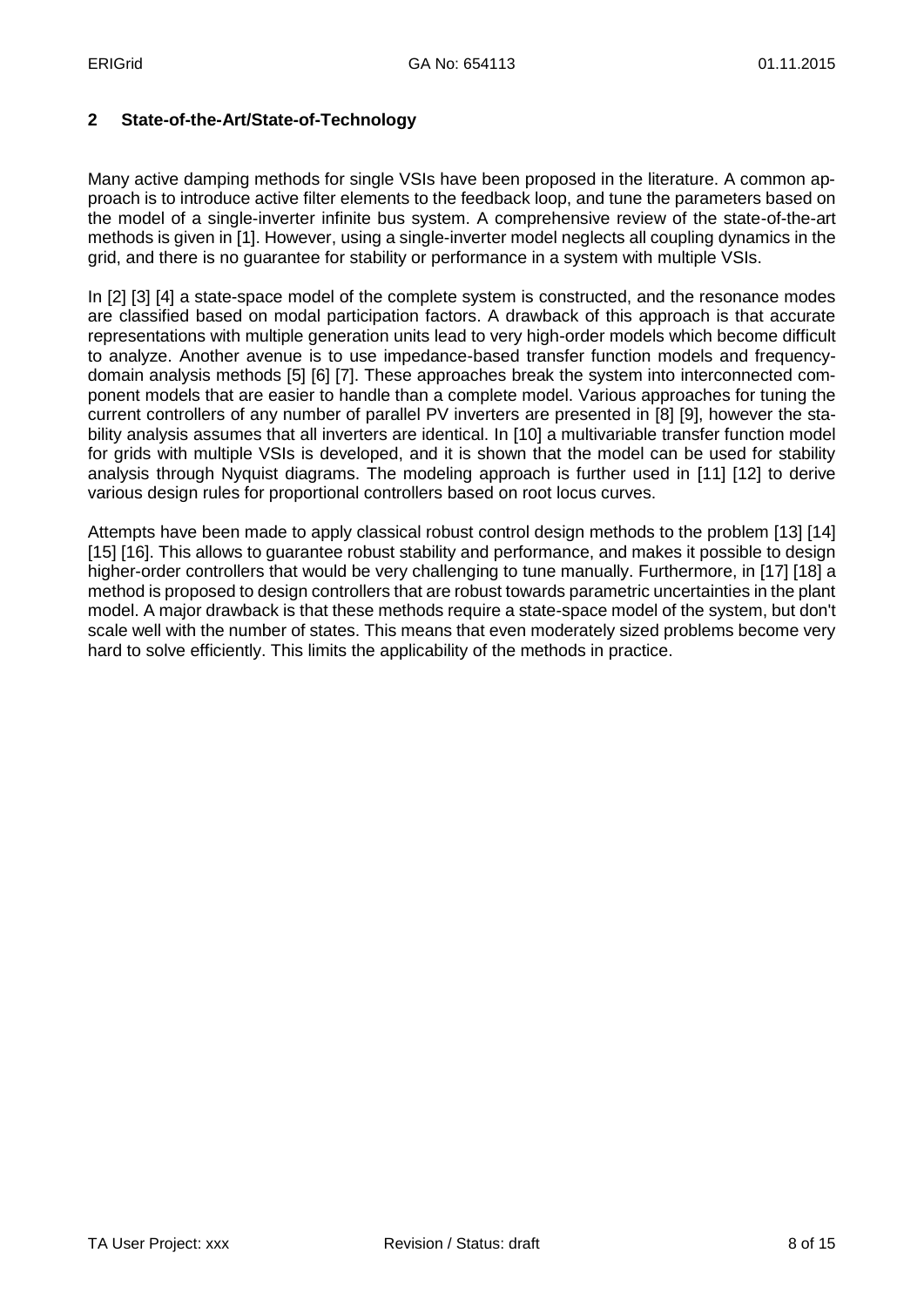## **3 Executed Tests and Experiments**

The experiment serves to validate the performance of the designed current controller on an experimental setup.

## **3.1 Simulation Setup**

Based on a real case, in Fig. 1a) a rural 50~Hz/400~V distribution grid with four inverter-interfaced PV generation units is shown (for simplicity, the loads and the DC-side dynamics are neglected). As is often the case in this type of grid, if power generation is high the VSI buses suffer overvoltage problems. Also, since the lines are mostly resistive, reactive power injection has almost no effect on the voltage level. To resolve this issue, a Line Voltage Regulator (LVR) is added to the grid, which is tap-changing transformer that becomes active whenever an overvoltage situtation is detected. However, the LVR also increases the inductance of the line, which has a significant impact on the electromagnetic dynamics of the grid. For simulation, the LVR is modeled as an R-L element using the simplified equivalent circuit transformer model.



*Figure 1. Electrical one-line diagrams: a) a rural distribution grid with 4 identical VSIs and a Line Voltage Regulator (LVR), b) the output filter configuration and controller block diagram of the VSIs.*

Figure 1b) shows a single-line diagram of the output filter and current controller structure of an individual VSI, where K<sup>i</sup> is the 2x2 transfer function controller of VSI i (traditionally a PI controller). A second-order generalized integrator based PLL (SOGI-PLL) is used due to its favorable robustness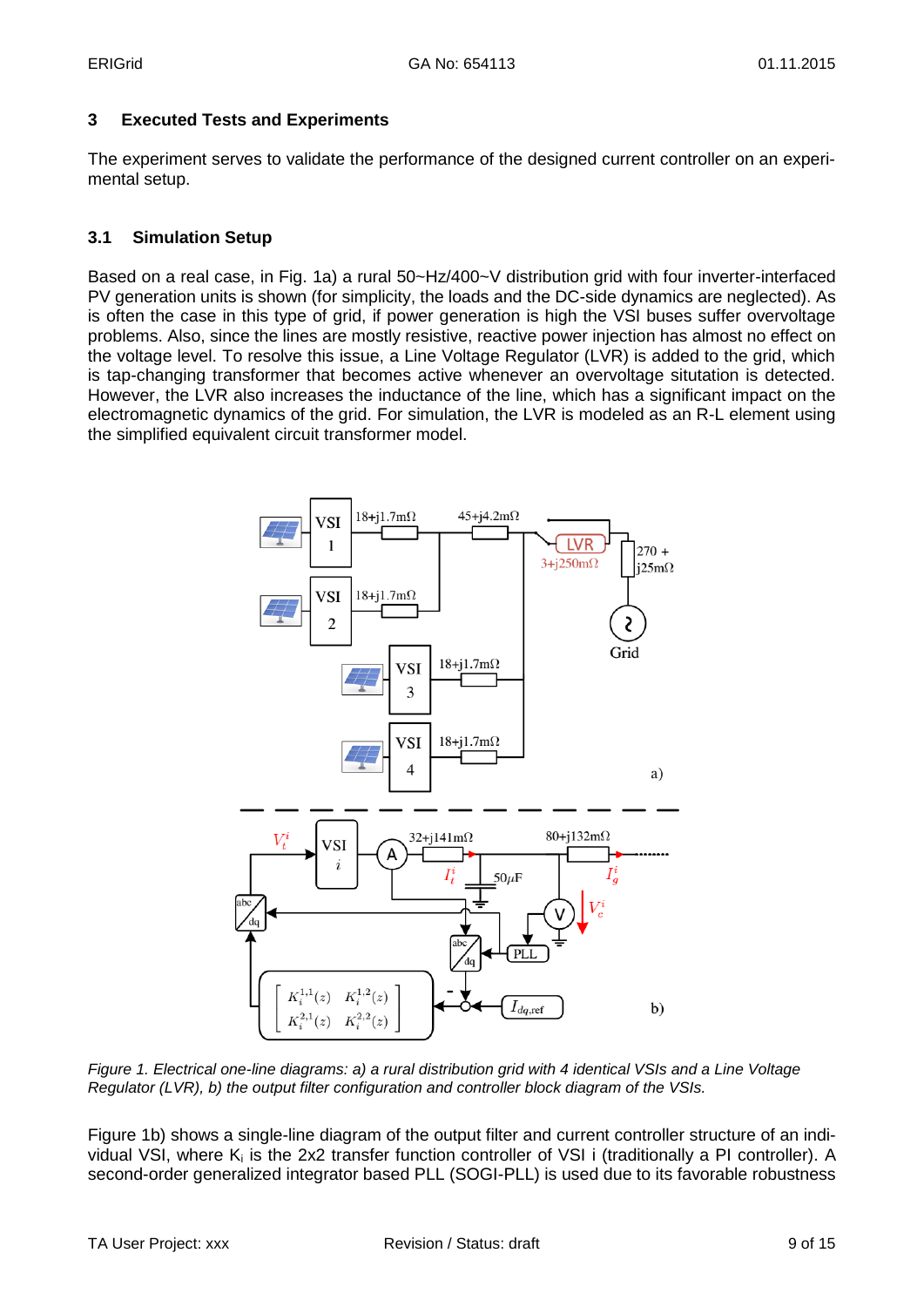properties. The simulation is performed in Simulink using the Simpower toolbox. An averaged model is used for the VSIs, and the switching and DC-side dynamics are neglected.

## **3.2 Control Design**

A novel frequency-domain, fixed structure control design method is used to design current controllers for all four VSIs in a single step. A full theoretical exposition of the method can be found in [19]. A decentralized, multivariable 4th-order controller with a sampling frequency of 10~kHz is designed, where every VSI has access only to its local current measurements. The structure of each controller is analogous to a 2x2 PI controller with filters. The final controller of each individual VSI contains 28 tunable parameters, which allows for many degrees of freedom during the design, but would be very difficult to tune manually. This demonstrates well the benefits of using an optimization-based approach.

The controller should satisfy the following performance specifications for both grid configurations (without and with the LVR):

- 1. Closed-loop bandwidth of at least 500 Hz
- 2. Small overshoot
- 3. Robustness towards modeling errors
- 4. Good decoupling of currents in d and q axis

The first and fourth specification are achieved through the following objective function:

$$
\min_{X,Y} (\max(||W_1S_1||_{\infty}, ||W_1S_2||_{\infty})) , W_1 = \left(\frac{s \,\omega_{bw}}{s + \omega_{bw}}\right)^{-1} \mathbf{I}
$$

where  $\omega_{bw} = 2\pi \cdot 500$  is the desired closed-loop bandwidth and S<sub>1</sub>, S<sub>2</sub> are the sensitivity transfer functions for both grid configurations.

The second and third specification are satisfied by placing a constraint on the closed-loop sensitivity T:

$$
||W_2T_2||_{\infty} < 1 \quad ||W_2T_1||_{\infty} < 1 \quad W_2 = \left(1.1 \frac{\omega_{bw}}{s + \omega_{bw}}\right)^{-1} \mathbf{I}
$$

Finally, a constraint is placed on the input sensitivity U to prevent input saturation:

$$
||W_3U_1||_{\infty} < 1 \ , \ W_3 = (5.5B)^{-1}\mathbf{I}
$$

 $||W_3U_2||_{\infty} < 1$ 

where B is a second-order discrete-time Butterworth low-pass filter with a cutoff frequency of 2500 Hz. These constraints are combined to formulate the following robust control design problem, where *γ* is an auxiliary scalar variable:

$$
\min_{X,Y} \gamma
$$

subject to:

$$
||W_1S_1||_{\infty} < \gamma, ||W_1S_2||_{\infty} < \gamma
$$
  

$$
||W_2T_1||_{\infty} < 1, ||W_2T_2||_{\infty} < 1
$$
  

$$
||W_3U_1||_{\infty} < 1, ||W_3U_2||_{\infty} < 1
$$

In [19] it was shown that this non-convex problem can be reformulated as a convex optimization problem, which can be solved iteratively to obtain a locally optimal solution of the original problem. The optimization is solved in Matlab using Yalmip and Mosek. The algorithm takes around 30 minutes to solve on a standard laptop computer in our simple implementation.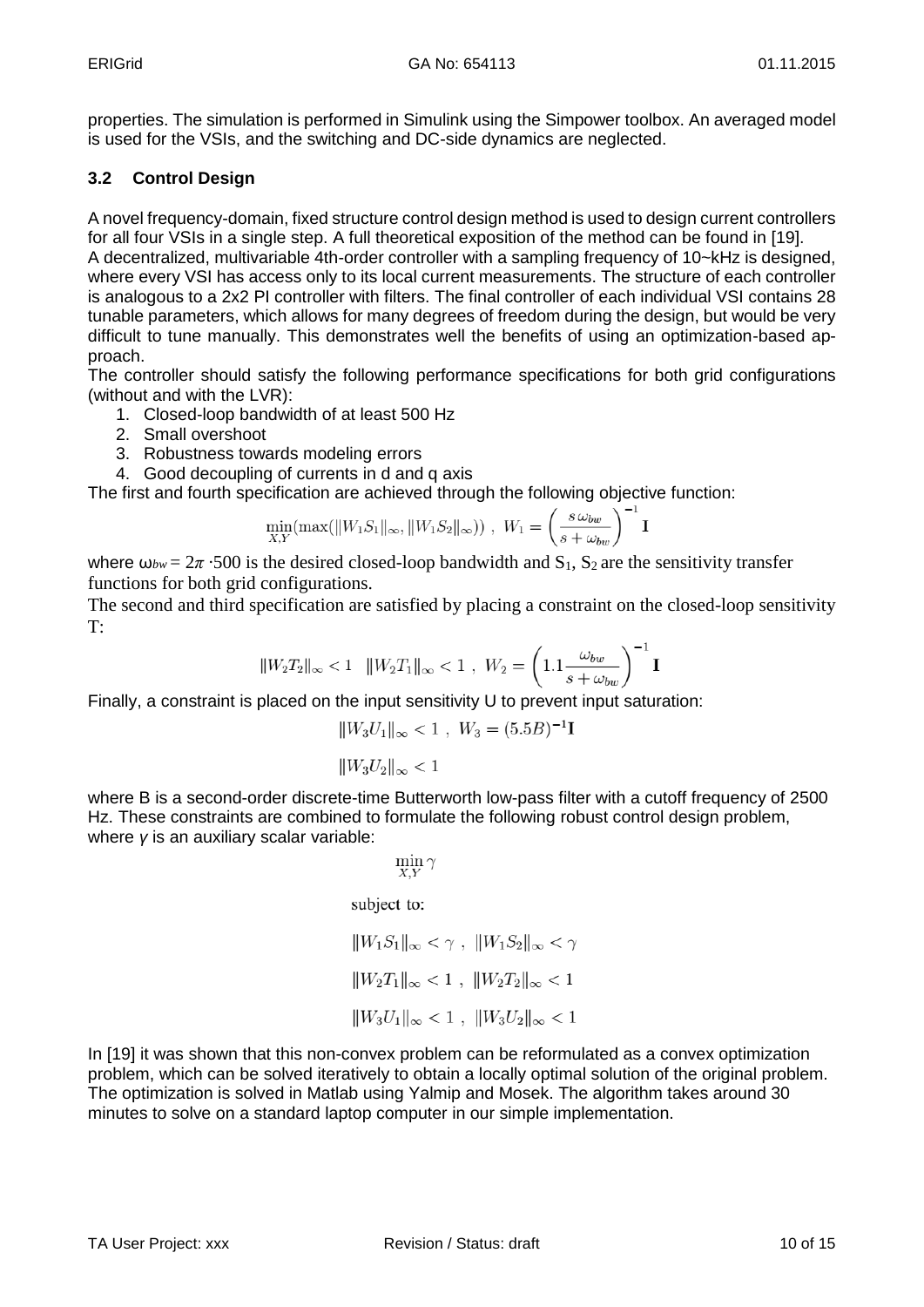## **3.3 Test Set-up(s)**



The following figure depicts the setup of the PHIL experiment.

*Figure 2. One-line diagram of the PHIL setup. The output filter impedances are identical for all VSIs.*

The hardware side comprises of 3 real VSIs and an inductor  $Z_{LVR}$  which represents a transformer that can be added or removed from the grid. The grid emulator is a 200 kW high bandwidth grid emulator (EGSTON-COMPISO). The three 2-level inverters are custom-designed prototypes with a rating of 60 kVA at 400 V ac (line-to-line RMS) and 700 V dc. They are identical in construction and are based on Semikron integrated IGBT modules. The converter terminals include an LCL filter on the ac side, and a dc bus capacitor with a capacitance of 4 mF. They are isolated from the grid though a decoupling transformer, the impedance of which is included in the grid impedance of the filter. The control of the converters is implemented entirely in the OPAL-RT platform where a custom programmed FPGA dedicated to sampling and conditioning of the measurements and to the generation of the gate signals is also included. The inverters are connected to the same busbars both on the dc and ac side.

## **3.4 Test Plan**

The controller is validated by recording the step response of the output currents of the real inverters. Once the controller implementation has been verified in simulation on the HIL setup, the real VSIs can be added, and the step response can be recorded. Since we are interested in sub-second transient dynamics, the actual runtime of the experiment is less than a minute.

The obtained step response is then compared with the simulation results, and the obtained performance is compared with the specifications defined during the control design.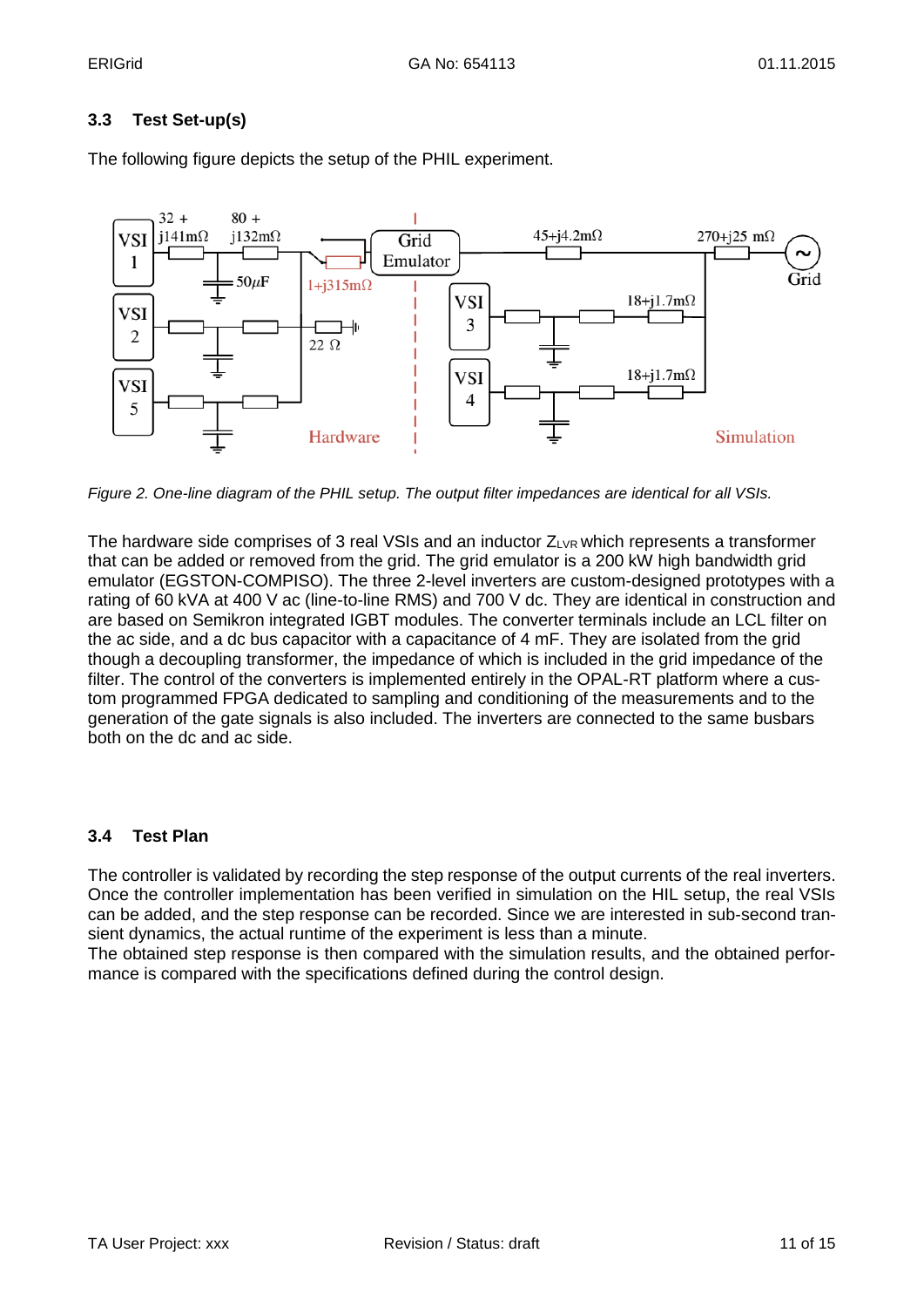## **4 Results and Conclusions**

The experiments were conducted successfully, and the controller performance in a realistic experimental setup was validated:



The step response of the inverter current of VSI 1 without and with the LVR is shown in red in the figure above. It can be seen that the designed current controllers are able to guarantee the stability for both grid configurations in a PHIL setting. The obtained performance is very close to the simulation results (shown in blue), which proves the performance and robustness of the designed controller.

The following figure shows the measured three-phase voltage and current during the steps. It can be seen that the waveforms are smooth, with some minimal distortion resulting from nonlinearities and switching dead-times.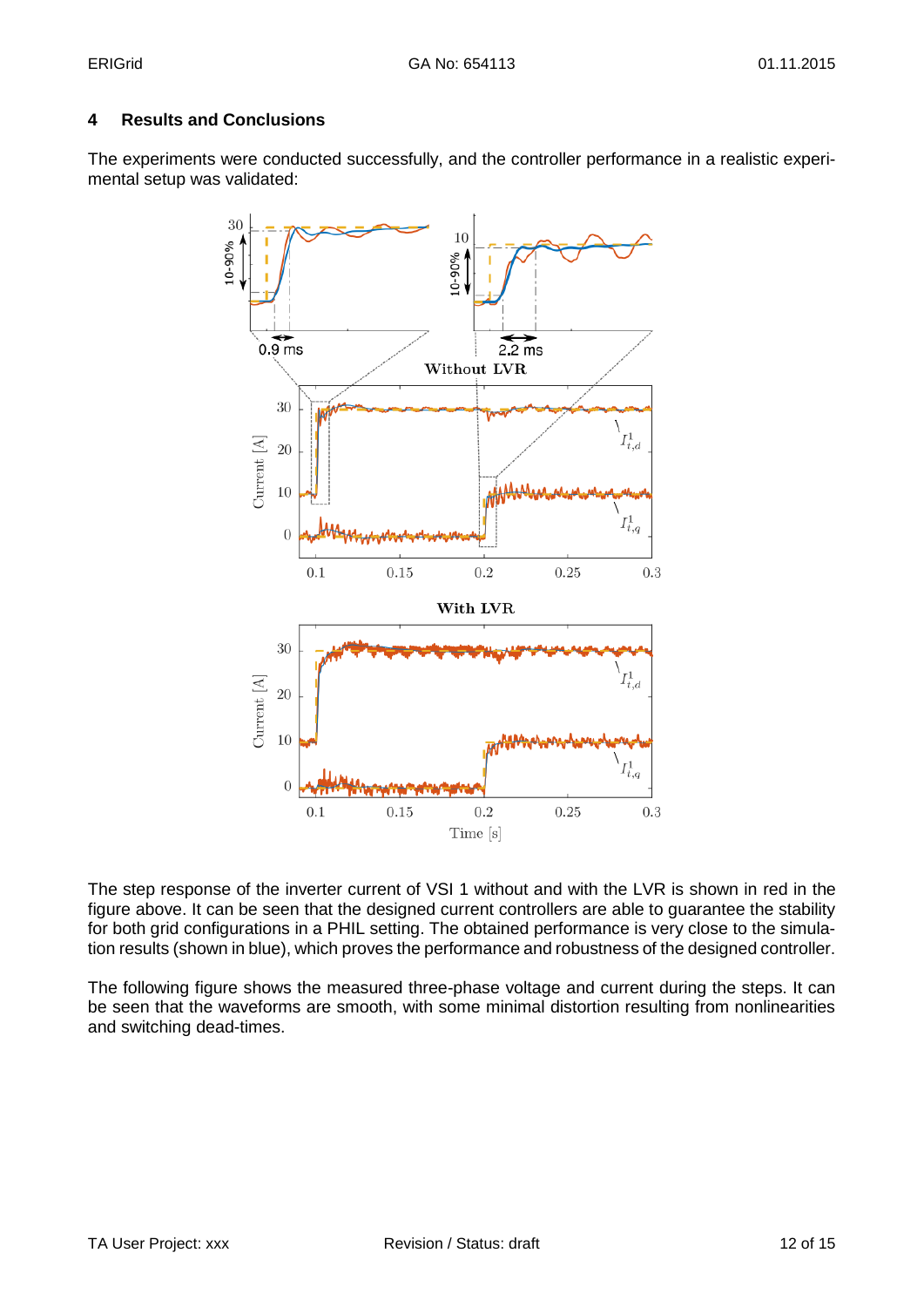

## **5 Dissemination Planning**

The results has been submitted to IEEE Transactions in Power Electronics, which is a high-impact journal in the field. A detailed dissemination of all results will be included in the PhD thesis of Christoph Kammer, which will be accessible to the public in Summer 2018.

The thesis is also part of the SCCER-FURIES project, which is a national project comprised of many academic and industrial partners with the goal of developing new technologies and strategies to satisfy the requirements of the Swiss Energy Policy 2050. The results of the conducted experiments will be made available to all partners of the project and was presented in dedicated workshops.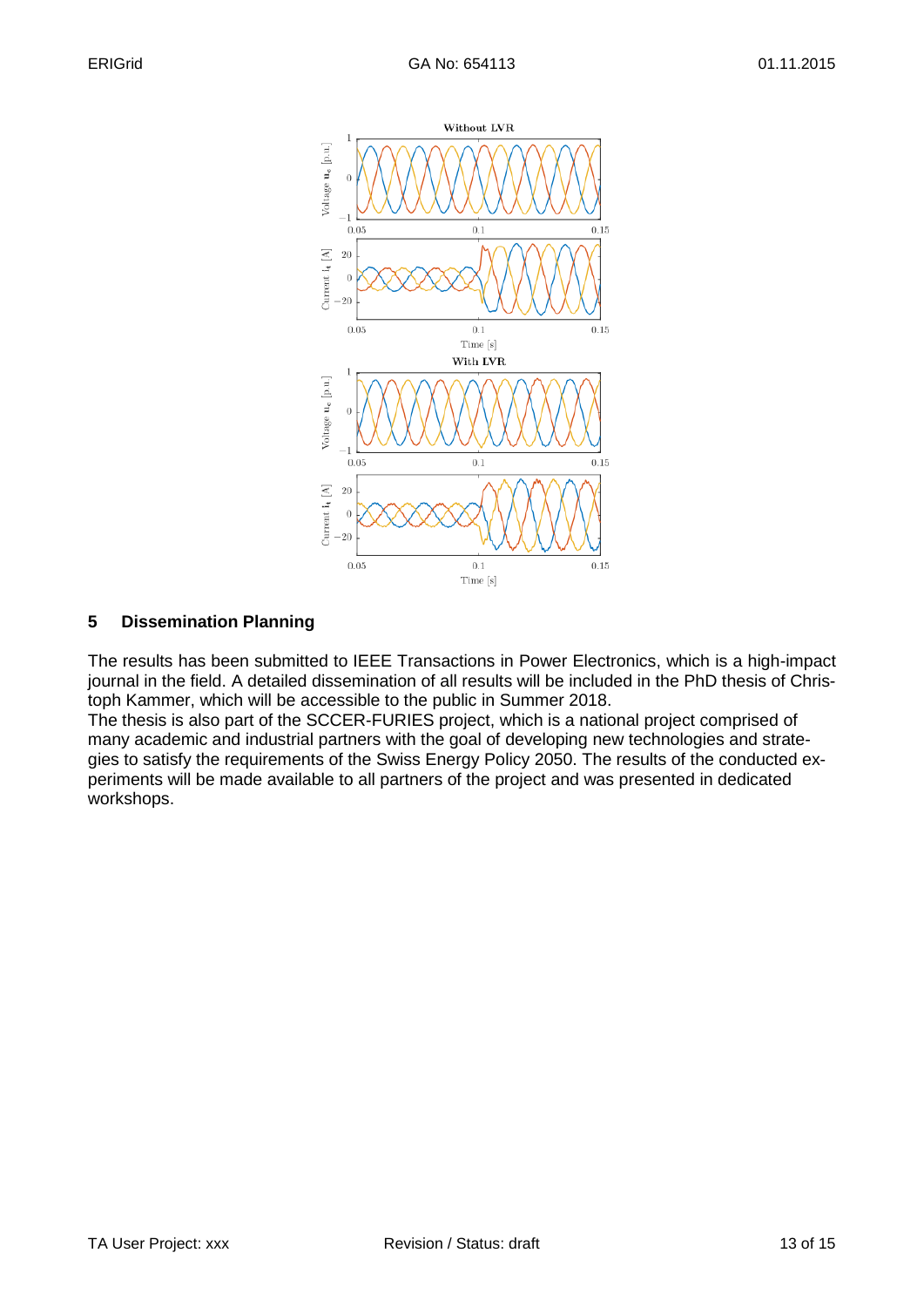## **6 Bibliography**

- [1] C. C. Gomes, A. F. Cupertino and H. A. Pereira, ""Damping techniques for grid-connected voltage source converters based on LCL filter: An overview"," *Renewable and Sustainable Energy Reviews,* vol. 81, pp. 116-135, 2018.
- [2] S. D'Arco, J. A. Suul and O. B. Fosso, "Control system tuning and stability analysis of Virtual Synchronous Machines," *Energy Conversion Congress and Exposition (ECCE), 2013 IEEE,*  pp. 2664-2671, 2013.
- [3] N. Bottrell, M. Prodanovic and T. C. Green, "Dynamic stability of a microgrid with an active load," *IEEE Transactions on Power Electronics,* pp. 5107-5119, 2013.
- [4] N. Pogaku, M. Prodanovic and T. C. Green, "Modeling, analysis and testing of autonomous operation of an inverter-based microgrid," *IEEE Transactions on Power Electronics,* pp. 613- 625, 2007.
- [5] J. He, Y. W. Li, D. Bosnjak and B. Harris, "Investigation and active damping of multiple resonances in a parallel-inverter-based microgrid," *IEEE Transactions on Power Electronics,*  pp. 234-246, 2013.
- [6] B. Wen, D. Dong, D. Boroyevich, R. Burgos, P. Mattavelli and Z. Shen, "Impedance-based analysis of grid-synchronization stability for three-phase paralleled converters," *IEEE Transactions on Power Electronics,* pp. 26-38, 2016.
- [7] R. Peña-Alzola, M. Liserre, F. Blaabjerg, M. Ordonez and Y. Yang, "LCL-filter design for robust active damping in grid-connected converters," *IEEE Transactions on Industrial Informatics,* pp. 2192-2203, 2014.
- [8] J. L. Agorreta, M. Borrega, J. Lopez and L. Marroyo, "Modeling and control of N-paralleled gridconnected inverters with LCL filter coupled due to grid impedance in PV plants," *IEEE Transactions on Power Electronics,* pp. 770-785, 2011.
- [9] M. Borrega, L. Marroyo, R. Gonzalez, J. Balda and J. L. Agorreta, "Modeling and control of a master--slave PV inverter with N-paralleled inverters and three-phase three-limb inductors," *IEEE Transactions on Power Electronics,* pp. 2842-2855, 2013.
- [10] X. Wang, F. Blaabjerg and W. Wu, "Modeling and analysis of harmonic stability in an AC powerelectronics-based power system," *IEEE Transactions on Power Electronics,* 2014.
- [11] M. Lu, X. Wang, F. Blaabjerg and P. C. Loh, "An analysis method for harmonic resonance and stability of multi-paralleled LCL-filtered inverters," *Power Electronics for Distributed Generation Systems (PEDG), 2015 IEEE 6th International Symposium on,* p. 16, 2015.
- [12] M. Lu, X. Wang, P. C. Loh and F. Blaabjerg, "Resonance Interaction of Multiparallel Grid-Connected Inverters With LCL Filter," *IEEE Transactions on Power Electronics,* pp. 894-899, 2017.
- [13] L. A. Maccari, J. R. Massing, L. Schuch, C. Rech, H. Pinheiro, R. C. Oliveira and V. F. Montagner, "LMI-based control for grid-connected converters with LCL filters under uncertain parameters," *IEEE Transactions on Power Electronics,* 2014.
- [14] L. Maccari, J. Massing, L. Schuch, C. Rech, H. Pinheiro, V. Montagner and R. Oliveira, "Robust H\_infinity control for grid connected PWM inverters with LCL filters," *Industry Applications (INDUSCON), 2012 10th IEEE/IAS International Conference on,* 2012.
- [15] J. Massing, G. Koch, A. Pereira, H. Pinheiro, V. Montagner and R. Oliveira, "Modeling and stability analysis of current controllers for multi-paralleled grid-connected converters with LCLfilter," Control and Modeling for Power Electronics (COMPEL), 2017 IEEE 18th Workshop on, 2017.
- [16] B. Bahrani, A. Karimi, B. Rey and A. Rufer, "Decoupled dg-current control of grid-tied voltage source converters using nonparametric models," *IEEE Transactions on Industrial Electronics,*  2013.
- [17] M. S. Sadabadi, A. Haddadi, H. Karimi and A. Karimi, "A Robust Active Damping Control